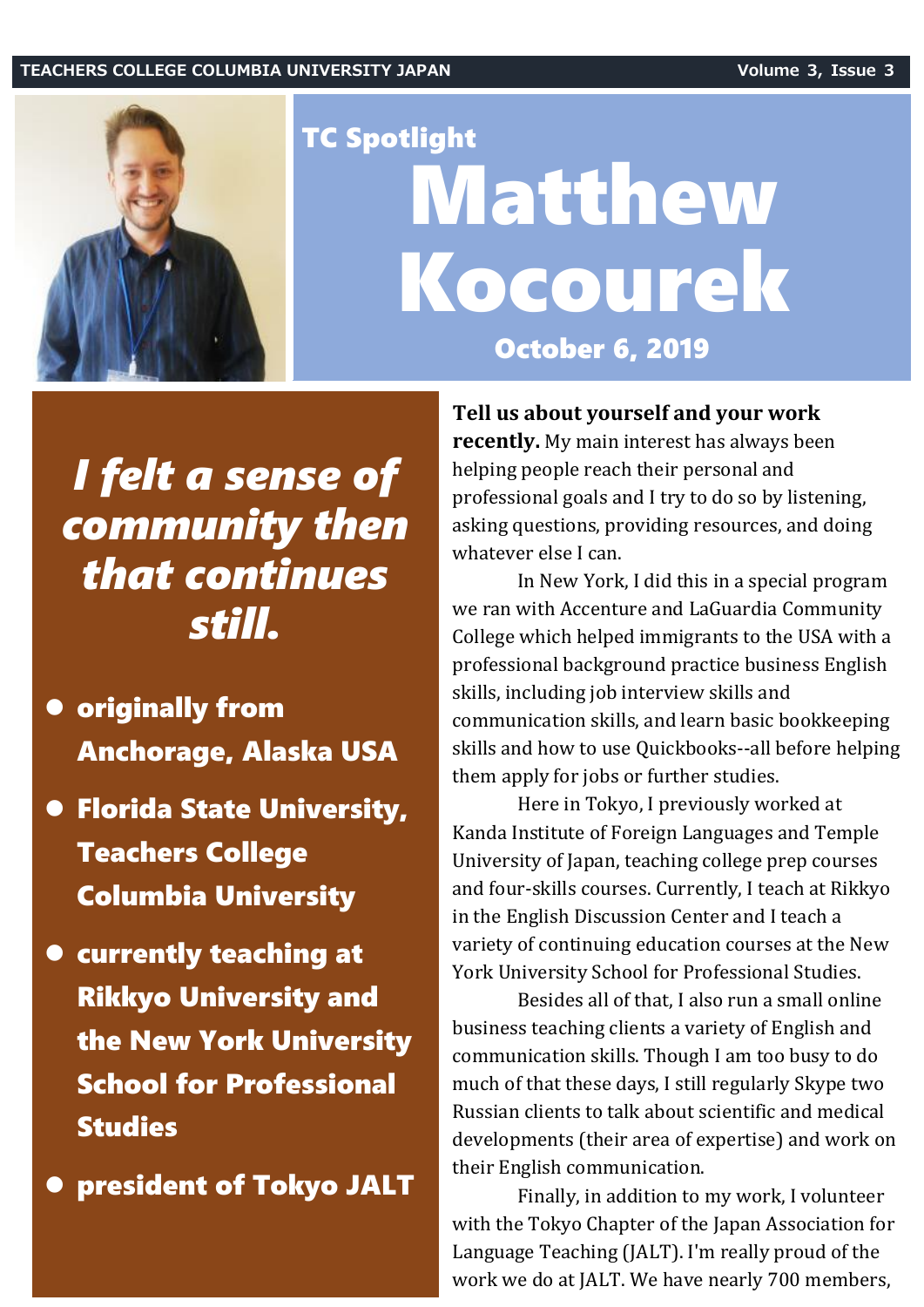

plan more than a dozen events per year, administer research grants, publish a research journal, and more. I am currently serving as President and it is a challenge, but also a great opportunity for me to meet more of the language community and to learn more about what they do and what we can do for them.

It all goes back to what I said in the beginning: I want to help people. JALT and my various jobs allow me to do that and I am grateful for it.

In the next five years, I hope to be working on an MBA and getting certified to do either coaching or counseling as well so that I can do even more of what I love. I hope to be working at a university while also working with private clients, helping students and professionals reach their goals.

If you are interested in getting involved with JALT, please email me at [tokyojaltpresident@gmail.com.](mailto:tokyojaltpresident@gmail.com)

**What drew you to TC?** The community spirit is what drew me to TC instead of the other graduate programs I considered. I attended an introductory session with Bill Snyder and he demonstrated two techniques I had never considered, explained various theories behind them, and pushed the attendees to think about why they taught the way they did. And we did--together. I felt a sense of community then that continues still.

**What is your favorite thing about living in Tokyo?** Obviously food. Though I miss New York's incredible range of options, the cost performance ("cospa" in Japanese) is phenomenal.

**What did you learn at TC that ensured you would never be the same again?** It is so hard to synthesize one or two key points, but... I think one key points was to keep improving. I don't remember who it was that said it, but they suggested that we change one thing in our practice, see what happens, and then try something new. That is, we are teacher-researchers and we should be striving to improve ourselves, our lessons, and our learners. Change one thing, see what happens. Repeat. Love it.

**What is a favorite memory from TC?** I was teaching at a "second chance" school in Kanagawa and I was really struggling. There was little support, the students came from an incredibly diverse array of backgrounds, but all of them were suffering in one way or another. I was not prepared, but I was trying. That was where my observation with Dr. Hruska (apologies if my spelling is wrong) took place and it changed my life. Until that moment, observations had been to decide whether or not I was a good teacher, whether I got a raise and how much, etc. They either were followed up with a list of complaints or, more often, nothing. I dreaded that day, but after it was finished, the first thing she did was recognize how hard the situation was, listing all of the things the students and I were up against. She was there to help me be a better teacher, and to show me some emotional support. I will never forget her or that moment--even if the spelling of her name slips my mind right now. *(note from the editor: That is the correct spelling Matt!)*